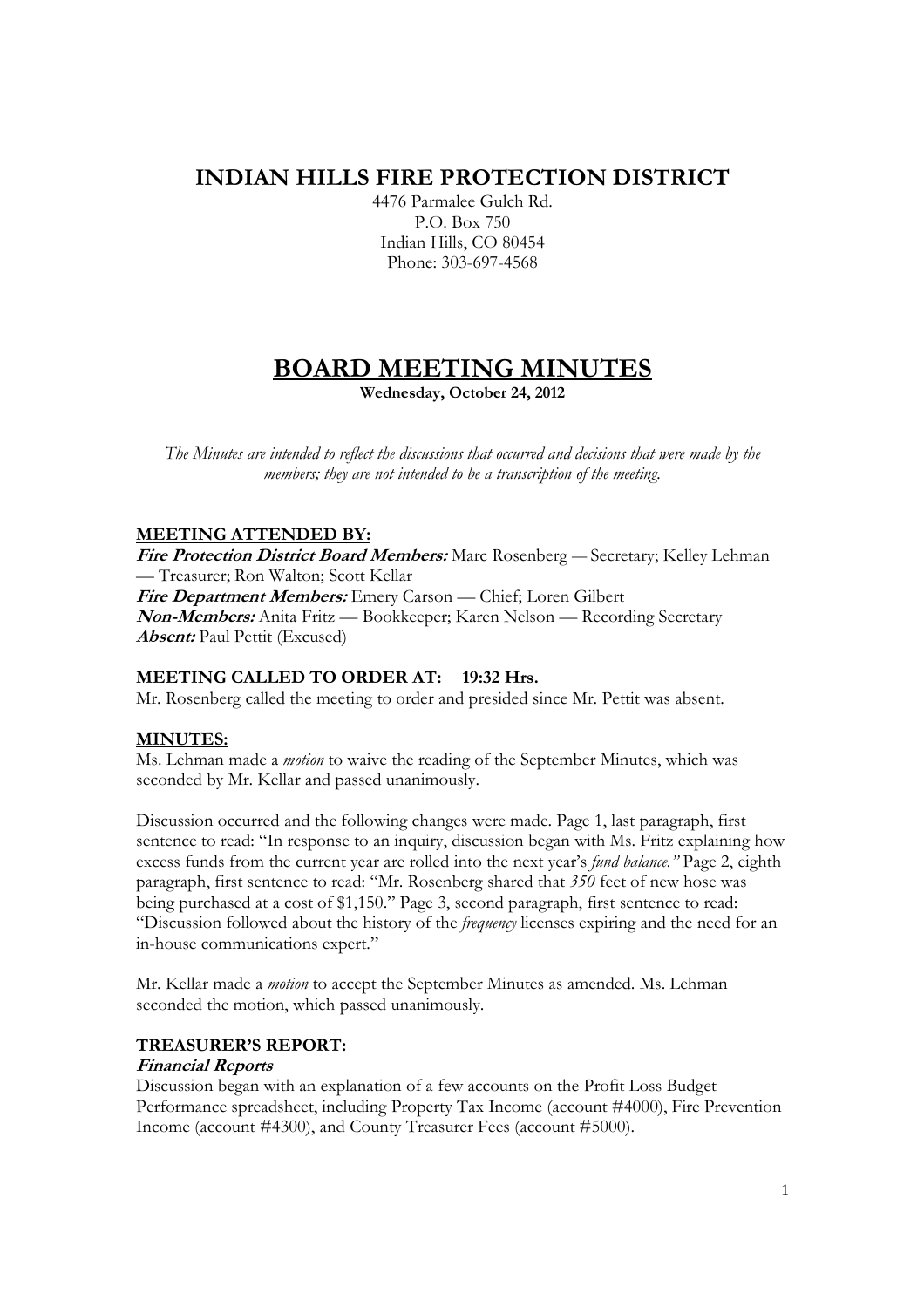Conversation moved to Checks. Ms. Fritz noted that the automatic payments to the FPPA will appear on the financial reports every month from now on for Mr. Carson's pension contribution and AD&D payment. Clarification followed for check #11903 to Essential Safety Products for \$137.15 for an air mask cleaner and check #11910 to Laura Resch for \$212 in part for reimbursement for an Evergreen Rec Center pass. Discussion occurred about the need for a policy in the Employee Handbook specifying what benefits are available in terms of using the Rec Center.

Ms. Fritz drew attention to check #11914 to Tribbett Agency for \$11,473 for annual insurance premiums. She noted that she had broken out the costs to align with the type of insurance. Ms. Fritz also shared that check #11916 made out to herself had been re-drafted since the original had been lost. It was agreed that a stop payment would be put on the original check.

Ms. Lehman made a *motion* to approve checks #11895-11916, excepting check #11898, plus automatic payments, credit card expenses, and bank fees. Mr. Kellar seconded the motion, which passed unanimously.

As an aside, discussion turned to Ms. Nemer's comments regarding the September Minutes. It was noted that the budget committee had held a meeting on October 10 and a copy of the proposed 2013 budget should be posted in anticipation of the November budget hearing.

#### **NEW BUSINESS:**

#### **Curtain Burner Proposal**

A decision was made to delay review of the proposed 2013 budget until later in the evening in order to allow Mr. Gilbert to present his proposal to the Board for the purchase of a curtain burner to aid Indian Hills in mitigation efforts and becoming recognized as a Fire Wise community.

Mr. Gilbert explained what a curtain burner is and how it could be used to dispose of slash in the community. He shared that used models of the equipment range in price from \$28,500-38,900 and proposed that the Board could purchase one as a capital expenditure. Lengthy discussion followed about the logistics of running such an operation and how money could be raised for such a purchase.

Conversation segued to the need for a means to collect slash. Ideas included renting a truck to drive around the community to collect slash. While it was agreed that there was money in the budget to support fire mitigation efforts, concern was expressed about purchasing a curtain burner and running such a service without dedicated man-power.

After long conversation, no decision was made about the curtain burner. The Board did authorize Mr. Gilbert's use of the station's copy machine to reproduce materials in anticipation of a community mitigation meeting in January. It was also noted that mention of the meeting could be made in the next issue of *Smoke Signals.* 

## **Corporation Status**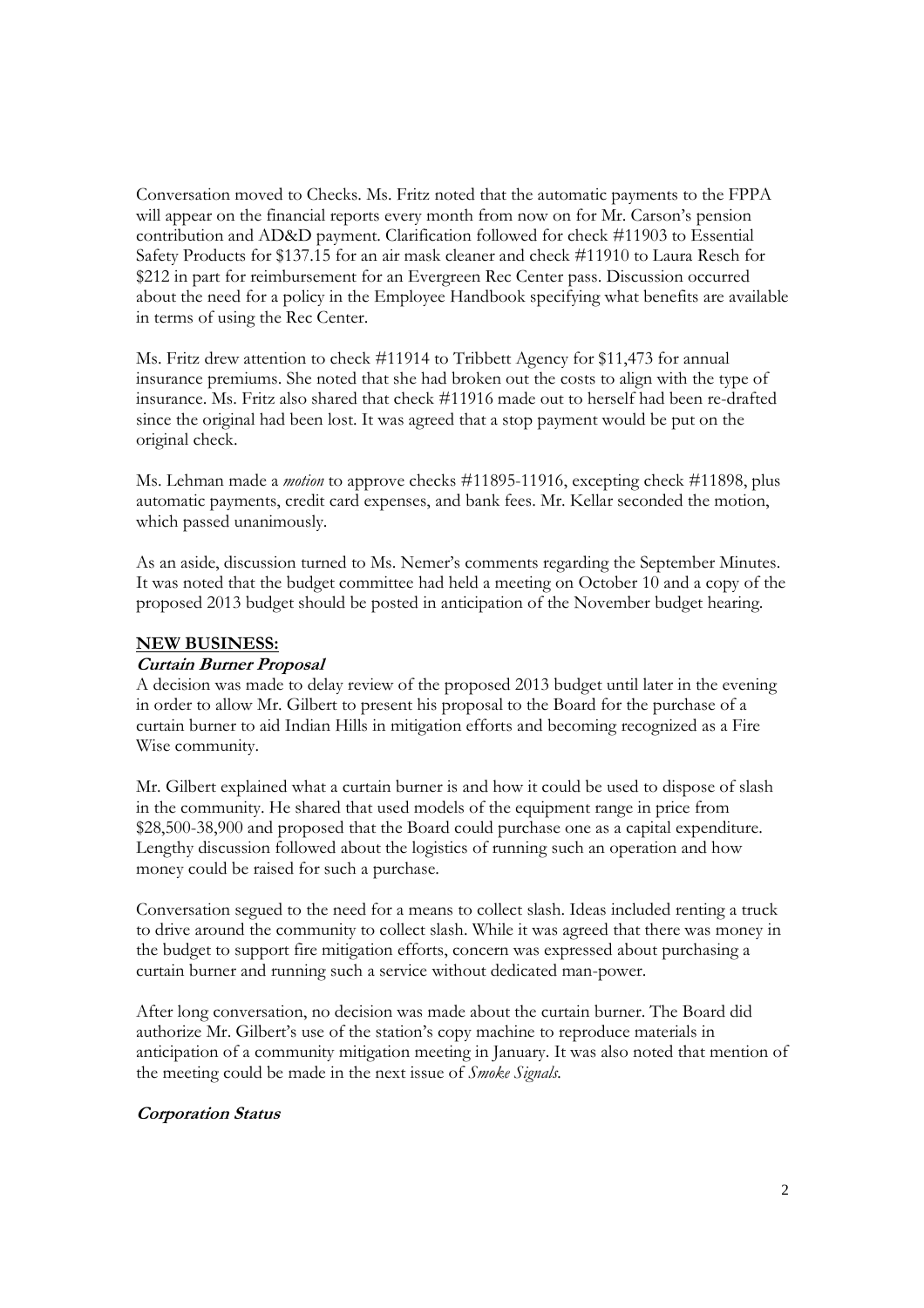Mr. Gilbert shared that the Department has received  $501(c)(3)$  status. The Department also has a new bank account and a new tax ID number. Mr. Gilbert expressed the need to increase the size and scope of the Fire Boots auxiliary.

## **TREASURER'S REPORT:**

## **2013 Budget**

A copy of the proposed 2013 budget was distributed for review. Lengthy discussion followed. Ms. Fritz began by noting that the Property Tax Income figure (account #4000) would be finalized in early December.

Regarding account #5190 (Trash Services), Mr. Carson noted that the District may switch to a new service that also offers recycling. After discussion, a decision was made to increase account #5215 (Equipment Repair/Maintenance) from \$1,500 to \$1,800. Ms. Fritz shared that Ms. Nelson's salaries as Board Recording Secretary (account #5315) and Office Manager (account #5411) were being changed to \$21 per hour for both positions in 2013.

Discussion followed about the need to have an account (#5606) for closing costs on the annex. The account was left unchanged. A decision was made to decrease account #5610 (Utilities) from \$1,800 to \$1,200. Ms. Fritz pointed out that the Auditing Expense account (#5730) may change depending on whether a full audit is required in 2013.

Regarding account #5755 (Reporting Service), Mr. Carson stated that the state anticipated supporting the free EMS portion of the State Bridge reporting system for the long-term. Ms. Fritz noted that \$50 was being kept in the budget for account #5800 (Banking Fees) because copies of checks run \$3.50 per month.

A decision was made to add an account (#6604) for the District Fire Mitigation Program and allocate \$5,000 for 2013. Also, \$10,000 was added to account #7090 for the Communications System Infrastructure.

## **DEPARTMENT/OFFICERS' REPORTS:**

**Fire Marshal — Randy Rudloff**  Not present; no report submitted.

## **Chief's Report — Emery Carson**

A report was distributed and various items were discussed. Mr. Carson began by stating that matching locks were being put on gates throughout the District. The locks would be painted yellow for easy identification, he said. Mr. Carson then stated that the Employee Handbook is almost complete and would be ready for ratification by the next month's Board meeting.

Mr. Carson said that apparatus 357 would be going back to the dealer for recall work related to the tie rod end. In addition, Mr. Carson announced that new frequencies had been applied for and said that the District was waiting on the FCC. Conversation segued to general communications system issues, including the need to build out the Smokey Hill site regardless of whether Jefferson County continues to provide dispatch or a switch is made to Evergreen.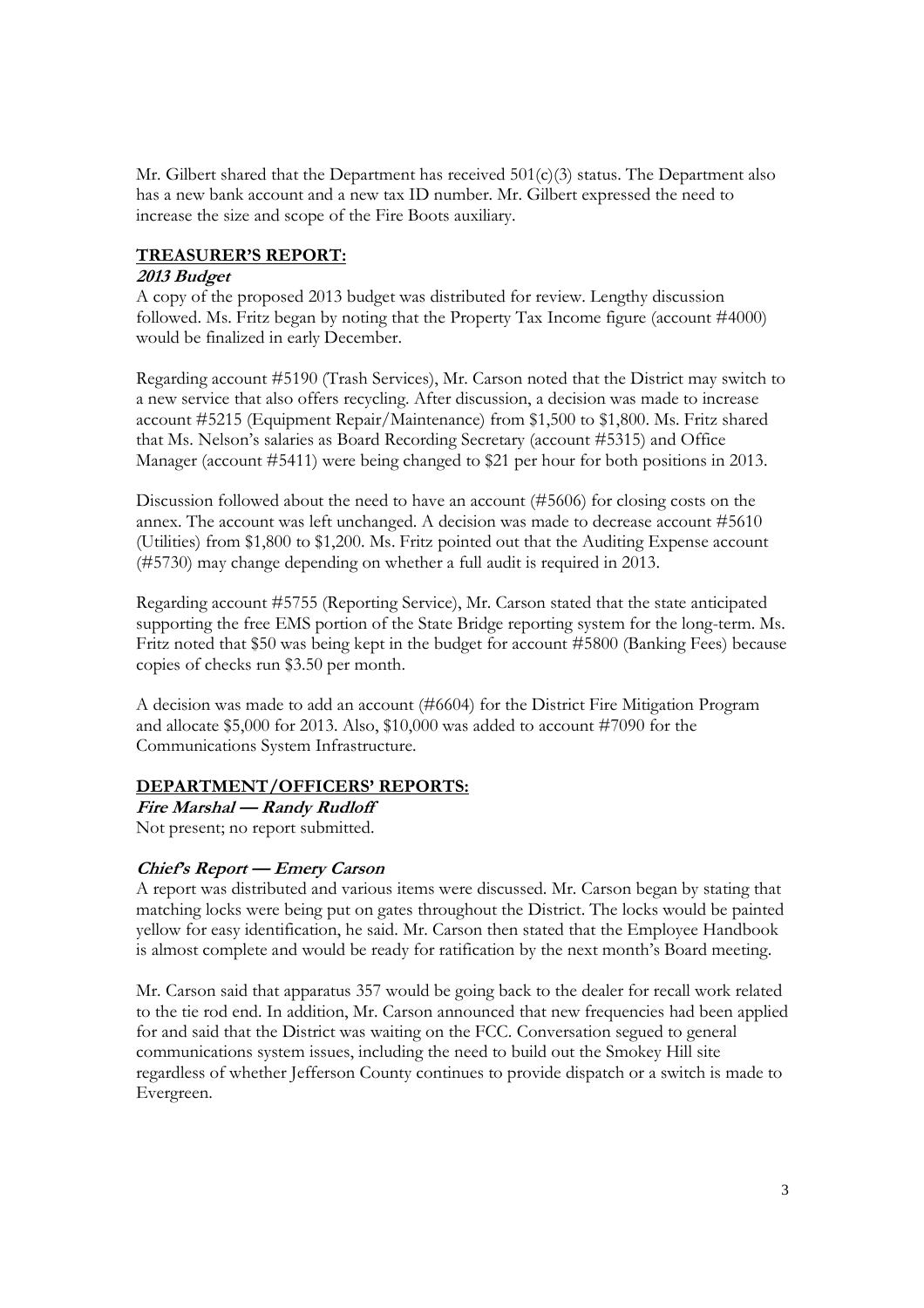Mr. Carson concluded his report by summarizing the calls for the month, which totaled seven.

## **Fire Captain — Marc Rosenberg**

Mr. Rosenberg shared that urban interface training had been held through Evergreen Fire/Rescue the previous weekend. Some 70 firefighters had attended, he added.

#### **Rescue Captain — Bob Fager**

Not present; no report submitted.

#### **OLD BUSINESS:**

#### **Communications System**

Mr. Carson passed out a quote from Grazi Communications that had been prepared a year ago to complete the communications system project. The estimate was for \$18,600. Mr. Carson said that he would have an updated quote from Mr. Grazi in the next few weeks. Mr. Kellar noted that a system design had still not been presented and expressed concern once again about proceeding on a project with no design plan.

#### **Building Committee**

A handout was distributed summarizing discussion that had occurred at the building committee meeting that had been held earlier in the month. The handout outlined the status of the plan development and also detailed the request for proposal plan and building options for a substation. Mr. Carson said that land owned by Messiah Mountain was now being considered.

#### **Apparatus**

Mr. Rosenberg stated that the tank has been ordered for the new truck. He anticipated that the truck would be completed by January or February. Mr. Rosenberg announced that the title to the ambulance (apparatus 385) had finally been received but was found to be missing a signature and had to be returned. As an aside, it was noted that Mr. Batista of Fire Trucks Plus has purchased another business.

#### **NEW BUSINESS**

#### **Policy Regarding Department Members Serving on the Board**

Discussion occurred regarding the pros and cons of having Department members serve on the Board. A number of ideas were discussed, but no decision was made pending Mr. Carson addressing the issue with volunteers. It was agreed that a decision would be made at the November Board meeting, after which an addendum could be written to the by-laws.

#### **MEETING ADJOURNED AT: 22:17**

There being no more business to discuss, Mr. Walton made a *motion* to adjourn the meeting, which was seconded by Ms. Lehman and passed unanimously.

*President:* 

*Secretary:*